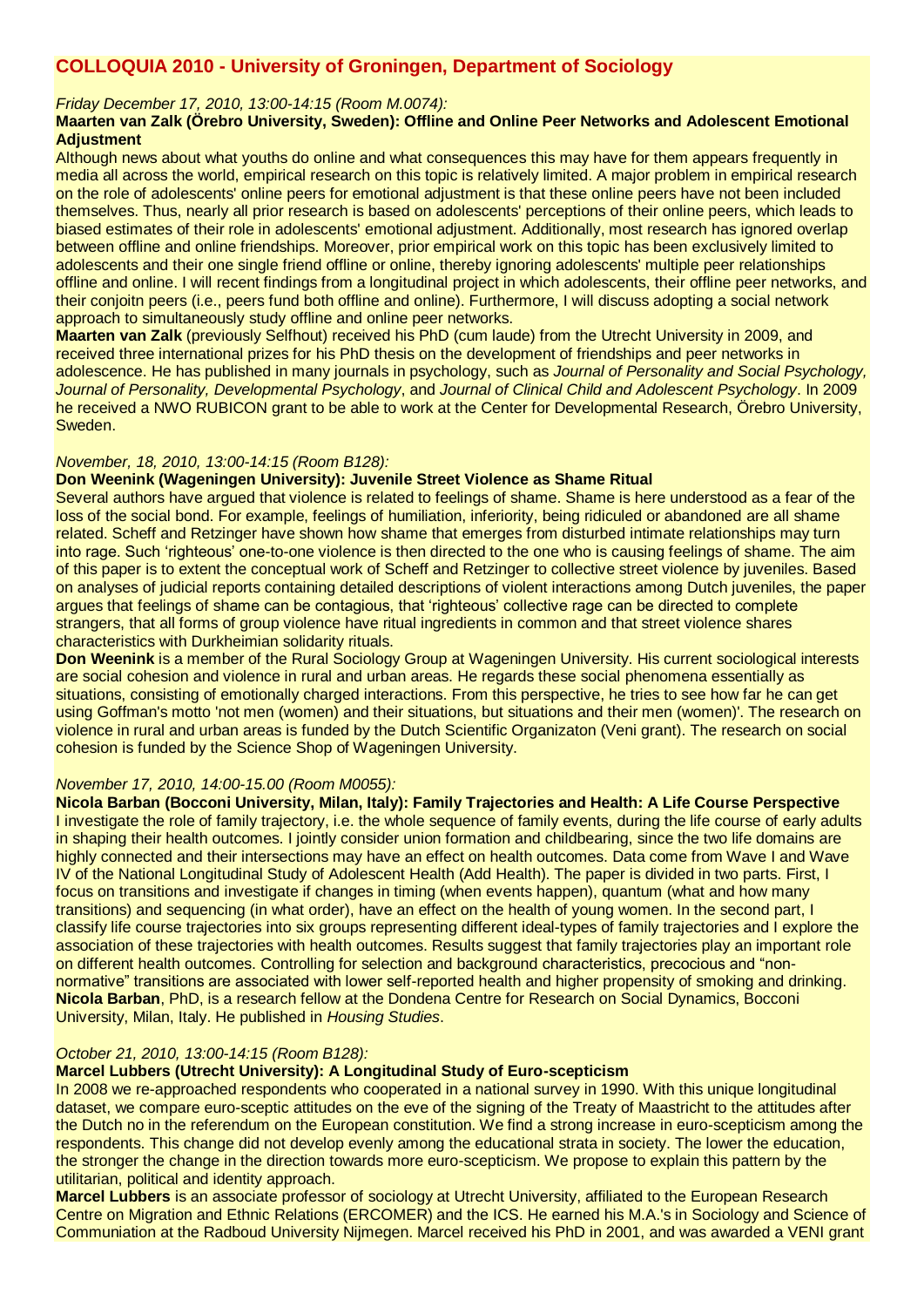in 2003 for his project on euro-scepticism. In 2008 the VIDI grant was awarded for his project on national cultural consumption. His current research projects are on (1) radical right voting behaviour; (2) opposition towards European integration;(3) national cultural consumption. He published in the *European Journal of Political Research*, *European Union Politics* and the *European Sociological Review*.

# *Wednesday October 6, 2010, 13:00-14:15 (Room B128):*

**Dianna Murray-Close (University of Vermont): Psychophysiological Correlates of Relational Aggression** Developmental psychologists have recently begun to question the assumption that girls are made of "sugar and spice and everything nice." Findings from a growing body of research suggest that females do engage in negative behaviors such as aggression. However, females tend to exhibit relational forms of aggression (e.g., gossip, social exclusion) rather than the physical forms that have captured the majority of empirical attention. In addition, evidence suggests that both males and females engage in relationally aggressive behaviors and that such conduct is associated with indices of maladjustment. Murray-Close's presentation will focus on potential psychophysiological risk factors for involvement in relational aggression, including autonomic arousal at rest and in response to stress. It will also highlight recent work from the University of Vermont Social Development Lab demonstrating how contextual risk and physiological processes may jointly predict involvement in relational aggression.

**Dianna "Annie" Murray-Close** is an assistant professor at the University of Vermont. She received her Ph.D. at the Institute of Child Development at the University of Minnesota in 2006. Her research interests focus on the development of physical and relational aggression in children, adolescents, and adults. Her recent work examines how resting arousal and reactivity to stress may serve as risk factors for the development of aggressive conduct. Murray-Close is currently the Co-PI on a National Science Foundation grant to examine physiological correlates of physical and relational aggression in a sample of 4th and 5th graders. She is also conducting a number of additional research studies exploring how relational aggression relates to factors such as academic achievement and social status during childhood and adolescence. She has recently published in peer-reviewed journals such as *Child Development*, *Developmental Psychology*, and *Development and Psychopathology*.

## *September, 16, 2010, 13:00-14:15 (Room B128):*

#### **Geertjan Overbeek (Utrecht University): Parent-Child Interactions and Individuals' Social-Emotional Development: Birth-to-Maturity Prospective Analyses**

One of the primary challenges of present-day developmental psychopathology research is to establish under which conditions harmful parent-child interactions lead to social-emotional maladjustment in adulthood. In doing so, it is absolutely essential that we take a prospective, birth-to-maturity approach. In this presentation, I thus first present an empirically based critique of retrospective measures based on individuals' recollections of parent-child bonds. Analyses from the Swedish birth-to-maturity Solna study ( $n = 212$ ) show that recollections of parenting at age 25 are hardly associated with actual parenting received in childhood, before the age of 12. Using data from this same study, I then examine a "cumulative effects" hypothesis, which holds that the effect of negative parent-child interactions will depend on the presence of subsequent or ongoing detrimental experiences with parents in adolescence. Finally (again using Solna data) I present our recent analyses on the "spillover" of negative affect in the marital dyad to the parent-child bond in childhood, which predicts high levels of parent-child conflict in adolescence and lower satisfaction with romantic relationships in adulthood.

**Geertjan Overbeek** is Associate Professor of Developmental Psychopathology at Utrecht University. His research focuses on parent-child interactions and individuals' social-emotional development in adolescence and young adulthood. He received his PhD in 2003 (Utrecht), and was awarded a VENI grant in 2005 for conducting birth-tomaturity analyses on the consequence of early detrimental parent-child interactions for the development of (young) adult partner relationship quality and emotional maladjustment.

#### *Tuesday June, 15, 2010, 14:00-15:00 (Room B128):*

#### **Yuval Kalish (Tel Aviv University): Brain, Brawn, and Time: The Structure and Antecedents of Emergent Military Leadership**

In two studies, we examine the structure and antecedents of emergent military leadership. In study 1, naïve recruits were asked to identify the characteristics of emergent leaders prior to entering a selection process to an elite, all-male unit. In Study 2, 170 recruits (12 teams) were measured on the attributes found in Study 1 at two timepoints during a selection process to the same unit, and were asked to nominate emergent leaders. Results indicate that as time progressed, the structure of emergent leadership got accentuated - a clear, three-tier structure emerged. Further, the attributes associated with being selected as a leader changed across time. Initially, emergent leaders were those with physical ability. Later, they were replaced by those with general intelligence and military-related knowledge. The results integrate the inconsistent findings relating to the structure of emergent leaders and to antecedents to emergent leadership, and provide a theoretical and statistical framework for the study of leadership emergence as a process. The results further show the necessity of modeling within an ERG model framework while accounting for new specifications for directed networks (Robins et al., 2009).

**Yuval Kalish** is assistant professor at the Leon Recanati Graduate School of Business in Tel Aviv University. He received his PhD in 2007 from the University of Melbourne, working with Prof. Philippa Pattison and Prof. Garry Robins. His work has been published in *Social Networks*, *Asian Journal of Psychology* and *Journal of Applied Psychology*. He was invited to write chapters in the *Advances in Social Sciences* and for *New Frontiers in Industrial and Organizational Psychology*. His current research focuses on the interplay between individual attributes, network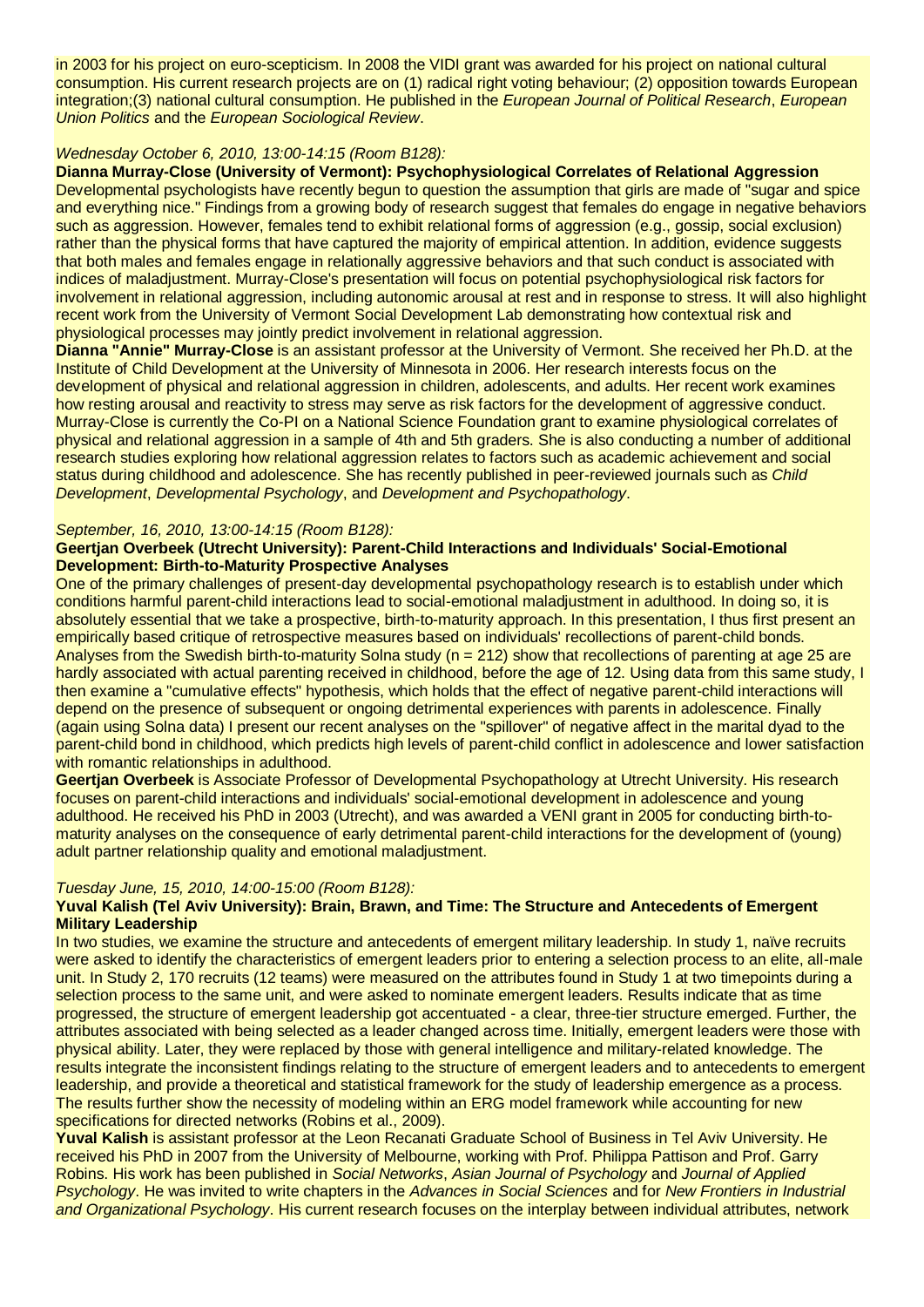structure and context as it applies to leadership, organizational learning, turnover, diversity and stress.

#### *Tuesday June, 15, 2010, 12:45-13:45 (Room B128):*

## **Bernard Nijstad (University of Groningen): Standing out and Fitting in: Differentiation, Cooperation, and Creativity in Teams**

Recent work in organizational behavior and psychology suggests that team creativity and innovation benefit from the willingness of individuals within the team to take a divergent perspective (i.e., differentiation) rather than conform to the team. One reason to stand out is within-team competition, and some people have consequently argued that competition is good for team creativity. However, this is at odds with the general finding that teams often perform better when cooperation rather than competition is emphasized. I argue that differentiating oneself from the team will only be beneficial for team creativity and innovation under cooperative circumstances. This hypothesis is tested in laboratory studies conducted both in The Netherlands and Korea, and in a field study among top management teams. **Bernard Nijstad** is professor of Decision Making and Organizational Behavior at the Department of Economics and Business of the University of Groningen. He received his PhD in 2000 from Utrecht University (as member of the ICS research school), and was previously affiliated with the department of psychology at the University of Amsterdam. His main research interests are behavioral decision making and creativity and innovation, and he studies both topics at both the individual and group level. He has received an NWO VIDI grant in 2004 on the topic of individual and group indecision. He has published two books (*Group Creativity*, Oxford University Press, 2003, with P. B. Paulus and *Group Performance*, Psychology Press, 2009) and research articles in major scientific journals such as *Journal of Personality and Social Psychology, Journal of Experimental Social Psychology, Personality and Social Psychology Review, Psychological Bulletin, Journal of Organizational Behavior*, and *Organizational Behavior and Human Decision Processes*.

#### *Thursday May, 20, 2010, 13:00-14:15 (Room B128):*

#### **Nico W. Van Yperen (University of Groningen): The goal to win, or not to lose, at any cost: The impact of achievement goals on cheating**

The numerous ethical scandals concerning high-profile firms and business executives, but also outcomes of scientific research have raised many concerns about the emergence of unethical and irresponsible behavior in organizations. Also at college, almost three quarters of students engage in some form of cheating, like paraphrasing without acknowledgement, inventing data, or allowing coursework to be copied by another student. Similarly, despite the Olympic oath in which respect for the rules, sportsmanship, and refraining from doping and drug use are emphasized, dishonesty and rule-breaking behaviors seem to be quite common in elite sports, as indicated by the great number of doping scandals in sports each year. Because of the high and stable prevalence across achievement settings and the serious consequences of cheating, it is important to understand why people engage in unethical behaviors. In this talk, I will argue and demonstrate that cheating can be theoretically explained and predicted by the achievement goal approach to achievement motivation, which has emerged as a highly influential framework for understanding how people define, experience, and respond to competence-relevant situations, including the workplace, the classroom, and the ball field.

**Nico W. Van Yperen** studied psychology in Groningen, did his PhD in Nijmegen, and worked as an assistant professor at the University of Nijmegen at the Department of Work & Organizational Psychology. In 1994, he returned to the University of Groningen, Department of Social and Organizational Psychology for a position as an associate professor. Today he is a full professor of psychology at the University of Groningen, chair of the I/O Psychology group and the program in Work, Organizational, and Personnel Psychology (AOP), and director of the Graduate School for Behavioral and Social Sciences, including the Research Master's program in Behavioral and Social Sciences. His research interests include achievement, stress, and motivation. He has published in many peer reviewed journals, including *Academy of Management Journal*, *Journal of Personality and Social Psychology*, *Journal of Occupational and Organizational Psychology*, *Journal of Organizational Behavior*, and *Journal of Occupational Health Psychology*.

#### *April, 15, 2010, 13:00-14:15 (Room B128):*

## **Jeroen Smits (Radboud University Nijmegen): Database Developing World: Unprecedented Opportunities for Comparative Multilevel Research on Developing Countries**

In the last decades, many large-scale representative household surveys have been conducted in developing countries. In these surveys, for millions of individuals, demographic, socio-economic, health and other information has been gathered. At this moment, the datasets from these surveys cover over 100 countries in all regions of the developing world. In the [Database Developing World](http://www.databasedevelopingworld.org/) (DDW) these datasets are brought together, harmonized for a basic set of variables, and enriched with contextual data at the sub-national and national level. In this way, a unique window to the developing world is created that makes it possible to study important processes taking place there on a scale and with a degree of detail that has never been possible before. The DDW is currently used for comparative research on reproductive health, child mortality, education, child labor, women's employment and economic development in developing countries. In all this research the role of the context is central. With context factors available for over 100 countries and over 1000 sub-national regions within these countries, the DDW offers exciting new possibilities for studying how the behavior of individuals and households in the developing world is shaped by the context in which they live. In my presentation I will discuss the content of the database, the way it is structured, the research opportunities offered by it and I will demonstrate its possibilities by presenting findings of recent work on child mortality and school dropout.